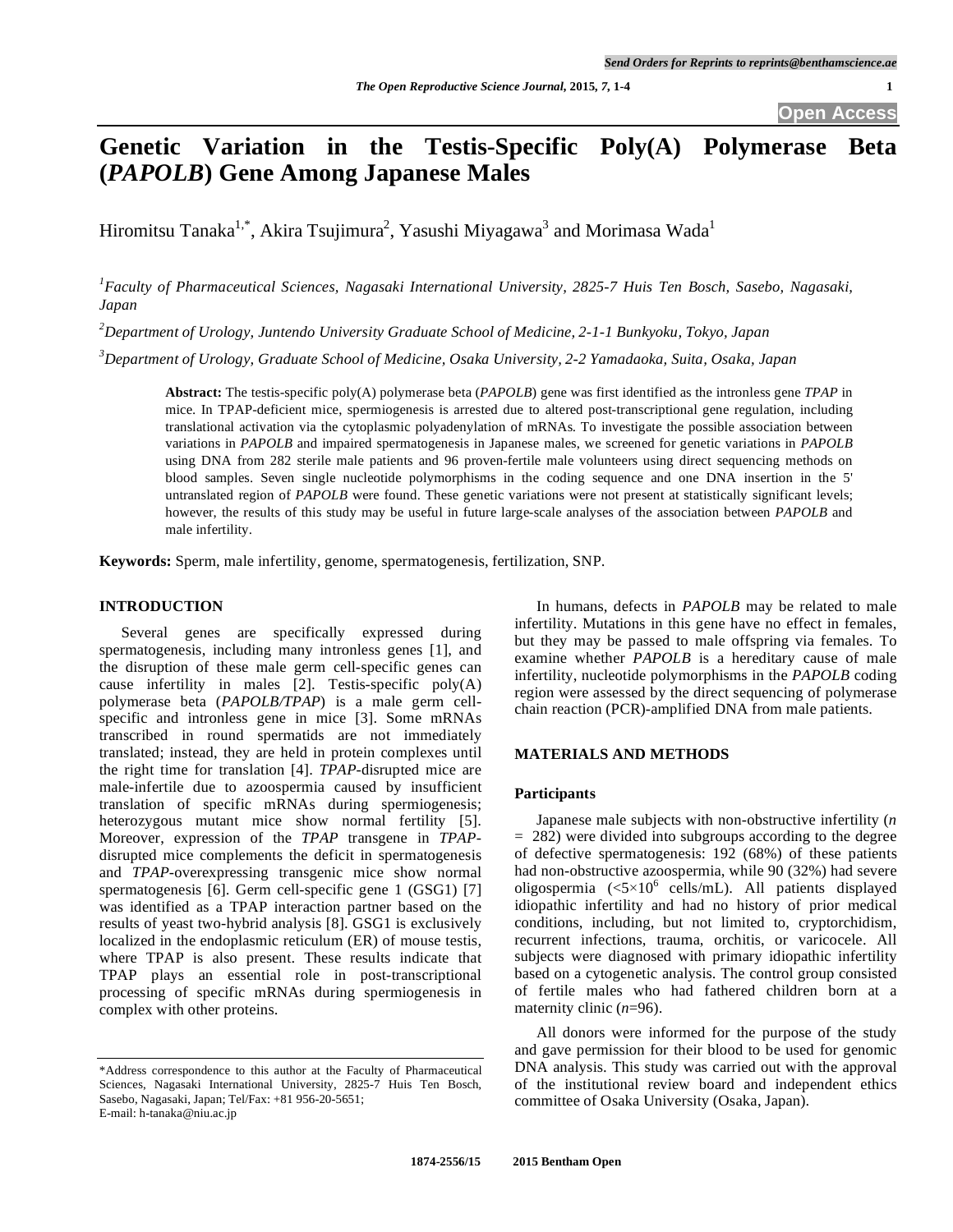

Human chromosome 7p22.1

**Fig. (1).** Schematic representation of *TPAP/PAPOLB*. The intronless gene *TPAP/PAPOLB* is localized at 7p22.1. The numbers in the figure are nucleic acid sequence positions relative to the first nucleotide of the start codon. The numbers in parentheses indicate amino acid sequence positions. Horizontal arrows indicate the primers used for PCR and sequencing. The gray box indicates the CDS. The striped boxes indicate the putative central domain of poly(A) polymerase (amino acid sequence positions 21-366) and RNA-binding domain (amino acid sequence positions 367–504). The vertical arrowheads and the arrow indicate the positions of the SNPs.

# **Identification of Genetic Variation in** *PAPOLB* **by the Direct Sequencing of PCR-Amplified DNA**

DNA was extracted from blood leukocytes. Genomic DNA was isolated from the blood samples by protease treatment and phenol extraction according to standard procedures. PCR was performed using the primers PAPTF1 (5'-CCGCGCGTGTACGGTAGGTTCTGG-3'; from nucleotide  $[nt]$  –255 to nt –232) and PAPTR1 (5'-CTT-CCGTTTTGGTTTTCTTGGTCC-3'; from nt 1954 to nt 1977 downstream of the first methionine) (Fig. **1**). PCR was carried out in the manufacturer's recommended reaction buffer (50 μl) containing 0.05 μg of human genomic DNA;  $0.2$  μM each primer;  $2.5$ μMeach of dGTP, dATP, dCTP, and dTTP; and EX Taq polymerase (Takara Bio Inc., Otsu, Japan). The cycling conditions were: 96ºC for 2 minutes, followed by 40 cycles of denaturation at 96ºC for 45 s, annealing at 66ºC for 45 s, and extension at 72ºC for 120 s. The PCR-amplified fragments were purified using AMPure<sup>®</sup> (Agencourt Bioscience Corp., Beverly, MA) then sequenced using the PCR primers PAPF2 (5'-CAGTGATAGGTA-CCATCTTATGCC-3'; from nt 921 to nt 944), PAPR2 (5'- GTCGCTTCGATCCACATGAC-3'; from nt 987 to nt 1010), and PAPR3 (5'-ACCATCCTGGTTGAAATAGA-CACG-3'; from nt 987 to nt 1010 downstream of the first methionine) with a BigDye® Terminator v3.1 Cycle Sequencing Kit (Applied Biosystems, Foster City, CA) (Fig. **1**). The reaction products were purified using BigDye® XTerminator and analyzed with an ABI-PRISM 3730xl Genetic Analyzer (Applied Biosystems). Screening for variations in the sequences was performed with SeqScape® software (Applied Biosystems).

## **Statistical Analysis**

An analysis of differences between the experimental and control conditions and within-group comparisons were made using Student's *t*-tests. Significant differences (*P*<0.01) are discussed here.

#### **RESULTS AND DISCUSSION**

In Japan, more than 20% of married couples undergo infertility treatment (http://www.ipss.go.jp/ps-doukou/j/doukou14/doukou14.pdf: 14th birth trend survey, National Institute of Population of Social Security Research, Japan). Infertility may be due to problems with the female, male, or both [9]. More than half of all cases of infertility involve a problem with the male, and in about half of all cases of male infertility the cause is idiopathic [9]. To understand infertility, research has focused on identifying genetic mutations involved in human male infertility. We assessed the prevalence of single nucleotide polymorphisms (SNPs) in germ cell-specific genes by the direct sequencing of PCRamplified DNA from male patients undergoing fertility evaluation [10]. Current data indicate that some SNPs related with male infertility exist in germ cell-specific genes [11, 12]; however, many of the SNPs in these genes are not associated with male infertility [13-15].

*TPAP/PAPOLB* is a candidate gene associated with human male infertility because *TPAP*-disrupted mice are male-infertile. We screened for *TPAP/PAPOLB* genetic variants affecting male fertility in this case-control study of fertile and infertile men. Our analysis identified seven SNPs in the coding sequence (CDS) of *TPAP/PAPOLB* and a nucleotide insertion in the 5' untranslated region in Japanese males (Fig. **1** and Table **1**). PCR products obtained using blood-derived DNA as the templates were sequenced, although the signal of g.251A/G (rs3750010) was too weak to distinguish  $a/a$  from  $a/g$ . Two SNPs in these polymorphisms were not found in the SNP database of the National Center for Biotechnology Information (NCBI; Table **1**), and two SNPs may be Japanese-specific. Four SNPs, g.57T/G (rs3750009), g.251A/G (rs3750010), g.403T/C, and g.1593A/T, induced amino acid substitutions. g.57T/G (rs3750009) was found outside of the N-terminal region of the central domain of poly(A) polymerase. g.251A/G (rs3750010) induced a K or R amino acid change, both of which showed similar characteristics. These SNPs were not associated with male infertility as no significant differences in frequency were observed. g.403T/C induced a Y to H amino acid substitution in the putative central domain of poly(A) polymerase, which was only observed in the infertile group. g.1593A/T induced an E to D amino acid substitution outside of the C-terminal region of the putative RNA binding domain, and was observed only in the infertile group. Experiments in *TPAP*-disrupted mice showed that regulation of the  $poly(A)$  length on mRNAs in spermatids was sufficient for spermiogenesis. It is possible that these nucleic acid substitutions induced male infertility in a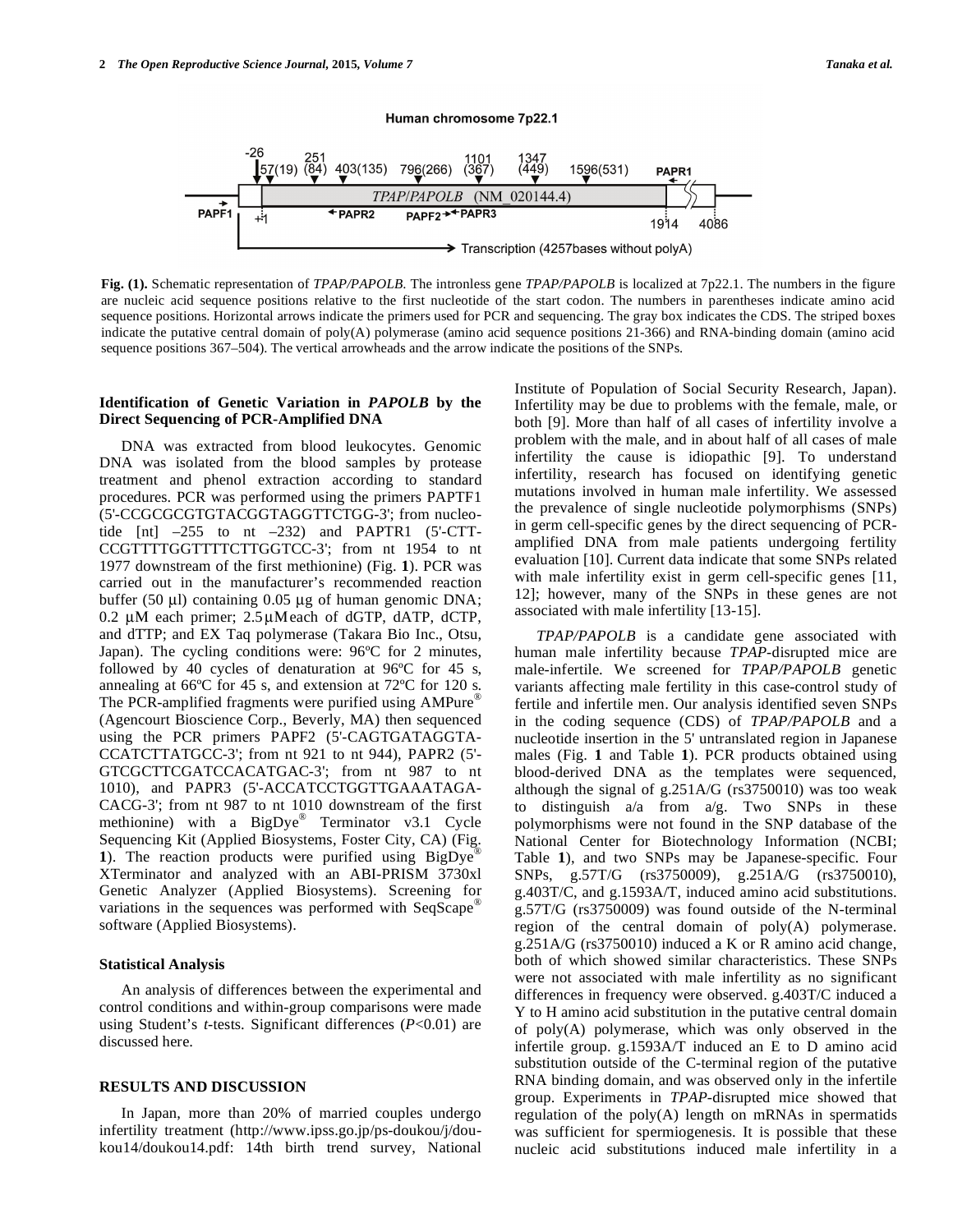| <b>Position</b> |                   |            |              |                             | Number (%) of SNP |        |                       |        |                  |        | Reference           |
|-----------------|-------------------|------------|--------------|-----------------------------|-------------------|--------|-----------------------|--------|------------------|--------|---------------------|
|                 | <b>Nucleotide</b> | Amino acid |              | Genotype                    | Infertile         |        | <b>Proven fertile</b> |        | <b>Total</b>     |        | (NCBI<br>dbSNP rs#) |
| PAPOLB/         |                   |            |              |                             | 83                | (29.4) | 26                    | (27.1) | 109              | (28.8) |                     |
| <b>TPAP</b>     |                   |            |              | /insertion                  | 141               | (50.0) | 41                    | (42.7) | 182              | (48.2) |                     |
|                 | $-25$             |            |              | insertion                   | 58                | (20.6) | 29                    | (30.2) | 87               | (23.0) | rs71911252          |
|                 |                   |            |              | (gaaggtcgcggtggtggggggacgt) |                   |        |                       |        |                  |        |                     |
|                 |                   |            | ${\bf N}$    | t/t                         | 81                | (28.7) | 26                    | (27.1) | 107              | (28.3) |                     |
|                 | 57                | 19         | $N\!/\!K$    | t/g                         | 140               | (49.6) | 41                    | (42.7) | 181              | (47.9) | rs3750009           |
|                 |                   |            | K            | g/g                         | 61                | (21.6) | 29                    | (30.2) | 90               | (23.8) |                     |
|                 |                   |            | K            | a/a                         | $*108$            | (38.3) | 71                    | (74.0) | $*179$           | (47.3) |                     |
|                 | 251               | 84         | K/R          | a/g                         | $*172$            | (61.0) | 23                    | (24.0) | $*195$           | (51.6) | rs3750010           |
|                 |                   |            | $\mathbb{R}$ | g/g                         | $\overline{c}$    | (0.7)  | $\sqrt{2}$            | (2.1)  | $\overline{4}$   | (1.1)  |                     |
|                 |                   |            | Y            | t/t                         | 281               | (99.6) | 96                    | (100)  | 377              | (99.7) |                     |
|                 | 403               | 135        | ${\rm Y/H}$  | t/c                         | $\mathbf{1}$      | (0.4)  | $\boldsymbol{0}$      | (0)    | $\mathbf{1}$     | (0.3)  |                     |
|                 |                   |            | $\, {\rm H}$ | c/c                         | $\boldsymbol{0}$  | (0)    | $\mathbf{0}$          | (0)    | $\boldsymbol{0}$ | (0)    |                     |
|                 |                   |            | A            | g/g                         | 281               | (99.6) | 96                    | (100)  | 377              | (99.7) |                     |
|                 | 798               | 266        |              | g/a                         | $\mathbf{1}$      | (0.4)  | $\mathbf{0}$          | (0)    | $\mathbf{1}$     | (0.3)  | rs112213840         |
|                 |                   |            |              | a/a                         | $\mathbf{0}$      | (0)    | $\mathbf{0}$          | (0)    | $\mathbf{0}$     | (0)    |                     |
|                 |                   |            | S            | $\rm c/c$                   | 115               | (40.8) | 31                    | (32.3) | 146              | (38.6) |                     |
|                 | 1101              | 367        |              | c/t                         | 127               | (45.0) | 43                    | (44.8) | 170              | (45.0) | rs17135247          |
|                 |                   |            |              | t/t                         | 40                | (14.2) | 22                    | (22.9) | 62               | (16.4) |                     |
|                 | 1347              | 449        | N            | t/t                         | 83                | (29.4) | 26                    | (27.1) | 109              | (28.8) | rs1553960           |
|                 |                   |            |              | t/c                         | 141               | (50.0) | 42                    | (43.8) | 183              | (48.4) |                     |
|                 |                   |            |              | c/c                         | 58                | (20.6) | 28                    | (29.2) | 86               | (22.8) |                     |
|                 | 1593              | 531        | E            | a/a                         | 281               | (99.6) | 96                    | (100)  | 377              | (99.7) |                     |
|                 |                   |            | E/D          | a/t                         | $\mathbf{1}$      | (0.4)  | $\boldsymbol{0}$      | (0)    | $\mathbf{1}$     | (0.3)  |                     |
|                 |                   |            | D            | t/t                         | $\boldsymbol{0}$  | (0)    | $\mathbf{0}$          | (0)    | $\boldsymbol{0}$ | (0)    |                     |
| Total           |                   |            |              |                             | 282               |        | 96                    |        |                  | 378    |                     |

#### **Table 1. Prevalence of single nucleotide polymorphisms (SNPs) in** *PAPOLB***/***TPAP***in infertile or proven fertile populations.**

\* Numbers in a/a and a/g genotypes were obscure because these positions had very week signals to distinct the genotypes.

dominant negative manner, although the presence of these polymorphisms did not result in significant differences between the fertile and infertile groups in this study. The clinical characteristics of each idiopathic infertility patient were not examined in this study. The other SNPs, g.798G/A (rs112213840), g.1101C/T (rs17135247), and g.1347T/C (rs1553960), were silent mutations. The presence of these polymorphisms did not result in significant differences between the fertile and infertile groups.

TPAP/PAPOLB, which functions in spermiogenesis, is encoded by a conserved intronless gene in various mammals.

Homozygous deletion of *TPAP/PAPOLB* was shown to cause infertility due to defective sperm, but it did not cause embryonic lethality [5]. To date, SNP analyses have been conducted for several intronless genes with a function similar to that of *TPAP/PAPOLB* (Table **2**) [11-15]. The numbers of SNPs observed in  $> 1\%$  of humans are: four in *TPAP/PAPOLB* (CDS: 1941 nt), three in *SCOTT/OXCT2* (CDS: 1554 nt), one in *PGAM4* (CDS: 768 nt), three in *HANP1* (CDS: 765 nt), two in *CETN1* (CDS: 519 nt), and zero in *GSG3/CAPZA3* (CDS: 900 nt). These results indicate that one SNP from nt 250 to nt 750 was conserved in each